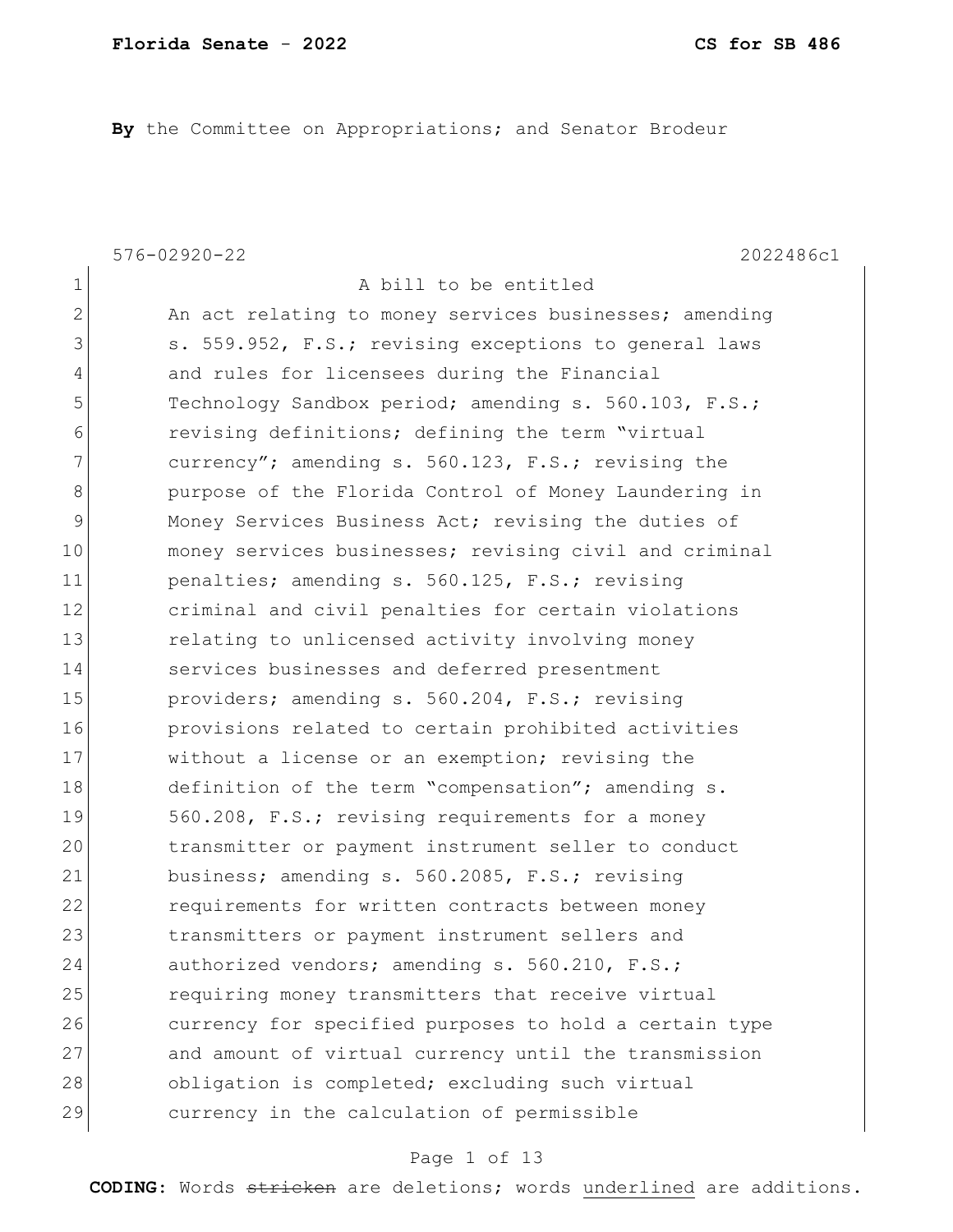|    | $576 - 02920 - 22$<br>2022486c1                                 |
|----|-----------------------------------------------------------------|
| 30 | investments; amending s. 560.211, F.S.; revising                |
| 31 | recordkeeping requirements for money transmitters or            |
| 32 | payment instrument sellers; amending s. 560.212, F.S.;          |
| 33 | revising financial liability requirements for money             |
| 34 | transmitters or payment instrument sellers; providing           |
| 35 | an effective date.                                              |
| 36 |                                                                 |
| 37 | Be It Enacted by the Legislature of the State of Florida:       |
| 38 |                                                                 |
| 39 | Section 1. Paragraph (a) of subsection (4) of section           |
| 40 | 559.952, Florida Statutes, is amended to read:                  |
| 41 | 559.952 Financial Technology Sandbox.-                          |
| 42 | (4) EXCEPTIONS TO GENERAL LAW AND WAIVERS OF RULE               |
| 43 | REQUIREMENTS.-                                                  |
| 44 | (a) Notwithstanding any other law, upon approval of a           |
| 45 | Financial Technology Sandbox application, the following         |
| 46 | provisions and corresponding rule requirements are not          |
| 47 | applicable to the licensee during the sandbox period:           |
| 48 | 1. Section 516.03(1), except for the application fee, the       |
| 49 | investigation fee, the requirement to provide the social        |
| 50 | security numbers of control persons, evidence of liquid assets  |
| 51 | of at least \$25,000, and the office's authority to investigate |
| 52 | the applicant's background. The office may prorate the license  |
| 53 | renewal fee for an extension granted under subsection (7).      |
| 54 | 2. Section 516.05(1) and (2), except that the office shall      |
| 55 | investigate the applicant's background.                         |
| 56 | 3. Section 560.109, only to the extent that the section         |
| 57 | requires the office to examine a licensee at least once every 5 |
| 58 | years.                                                          |

# Page 2 of 13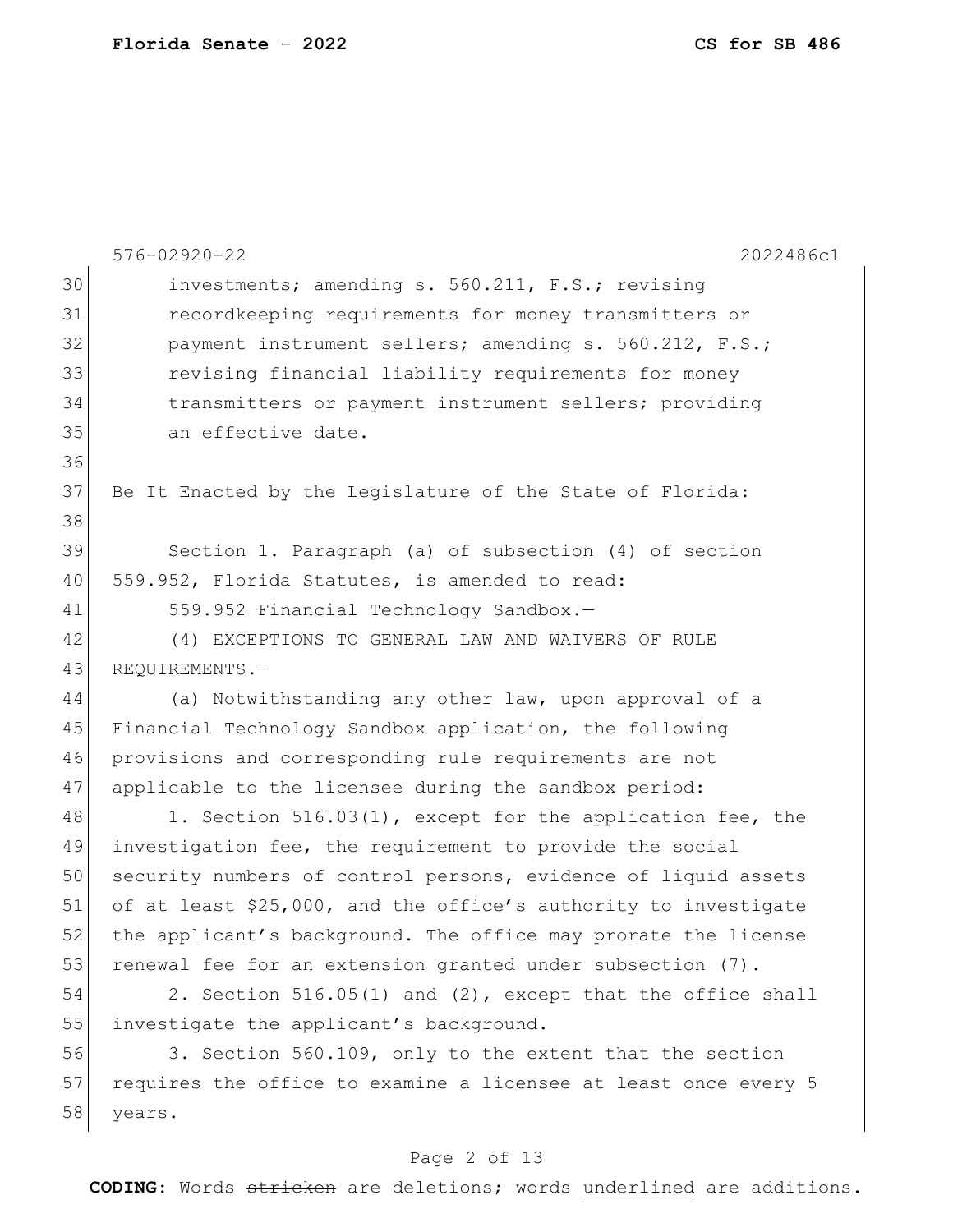|    | $576 - 02920 - 22$<br>2022486c1                                  |
|----|------------------------------------------------------------------|
| 59 | 4. Section 560.118(2).                                           |
| 60 | 5. Section 560.125(1), only to the extent that the               |
| 61 | subsection would prohibit a licensee from engaging in the        |
| 62 | business of a money transmitter or payment instrument seller     |
| 63 | during the sandbox period.                                       |
| 64 | 6. Section $560.125(2)$ , only to the extent that the            |
| 65 | subsection would prohibit a licensee from appointing an          |
| 66 | authorized vendor during the sandbox period. Any authorized      |
| 67 | vendor of such a licensee during the sandbox period remains      |
| 68 | liable to the holder or remitter.                                |
| 69 | 7. Section 560.128.                                              |
| 70 | 8. Section 560.141, except for s. 560.141(1)(a)1., 3., 7.-       |
| 71 | 10. and (b), (c), and (d).                                       |
| 72 | 9. Section 560.142(1) and (2), except that the office may        |
| 73 | prorate, but may not entirely eliminate, the license renewal     |
| 74 | fees in s. 560.143 for an extension granted under subsection     |
| 75 | $(7)$ .                                                          |
| 76 | 10. Section 560.143(2), only to the extent necessary for         |
| 77 | proration of the renewal fee under subparagraph 9.               |
| 78 | 11. Section 560.204(1), only to the extent that the              |
| 79 | subsection would prohibit a licensee from engaging in, or        |
| 80 | advertising that it engages in, the selling or issuing of        |
| 81 | payment instruments or in the activity of a payment instrument   |
| 82 | seller or money transmitter during the sandbox period.           |
| 83 | 12. Section 560.205(2).                                          |
| 84 | 13. Section 560.208(2).                                          |
| 85 | 14. Section 560.209, only to the extent that the office may      |
| 86 | modify, but may not entirely eliminate, the net worth, corporate |
| 87 | surety bond, and collateral deposit amounts required under that  |

# Page 3 of 13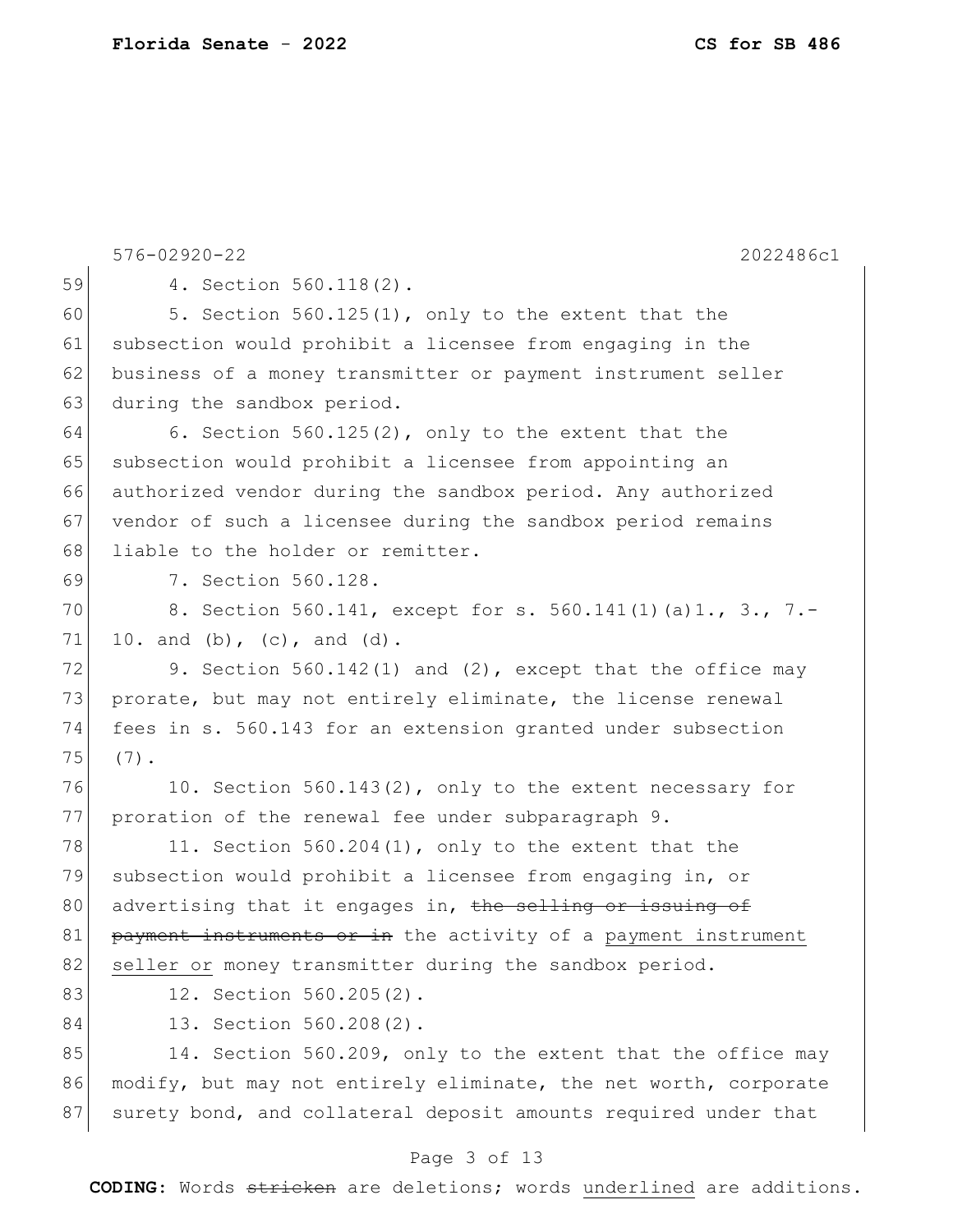|     | $576 - 02920 - 22$<br>2022486c1                                          |
|-----|--------------------------------------------------------------------------|
| 88  | section. The modified amounts must be in such lower amounts that         |
| 89  | the office determines to be commensurate with the factors under          |
| 90  | paragraph (5) (c) and the maximum number of consumers authorized         |
| 91  | to receive the financial product or service under this section.          |
| 92  | Section 2. Subsections $(14)$ , $(21)$ , $(23)$ , $(29)$ , and $(35)$ of |
| 93  | section 560.103, Florida Statutes, are amended, and subsection           |
| 94  | (36) is added to that section, to read:                                  |
| 95  | 560.103 Definitions. - As used in this chapter, the term:                |
| 96  | (14) "Electronic instrument" means a card, tangible object,              |
| 97  | or other form of electronic payment used for the transmission,           |
| 98  | or payment, of money or the exchange of currency or monetary             |
| 99  | value, including a stored value card or device that contains a           |
| 100 | microprocessor chip, magnetic stripe, or other means for storing         |
| 101 | information; that is prefunded; and for which the value is               |
| 102 | decremented upon each use.                                               |
| 103 | (21) "Monetary value" means a medium of exchange, other                  |
| 104 | than virtual currency, regardless of whether it is or not                |
| 105 | redeemable in currency.                                                  |
| 106 | (23) "Money transmitter" means a corporation, limited                    |
| 107 | liability company, limited liability partnership, or foreign             |
| 108 | entity qualified to do business in this state which receives             |
| 109 | currency, monetary value, a or payment instrument, or virtual            |
| 110 | currency instruments for the purpose of acting as an                     |
| 111 | intermediary to transmit currency, monetary value, a payment             |
| 112 | instrument, or virtual currency from one person to another               |
| 113 | location or person transmitting the same by any means, including         |
| 114 | transmission by wire, facsimile, electronic transfer, courier,           |
| 115 | the Internet, or through bill payment services or other                  |
| 116 | businesses that facilitate such transfer within this country, or         |

# Page 4 of 13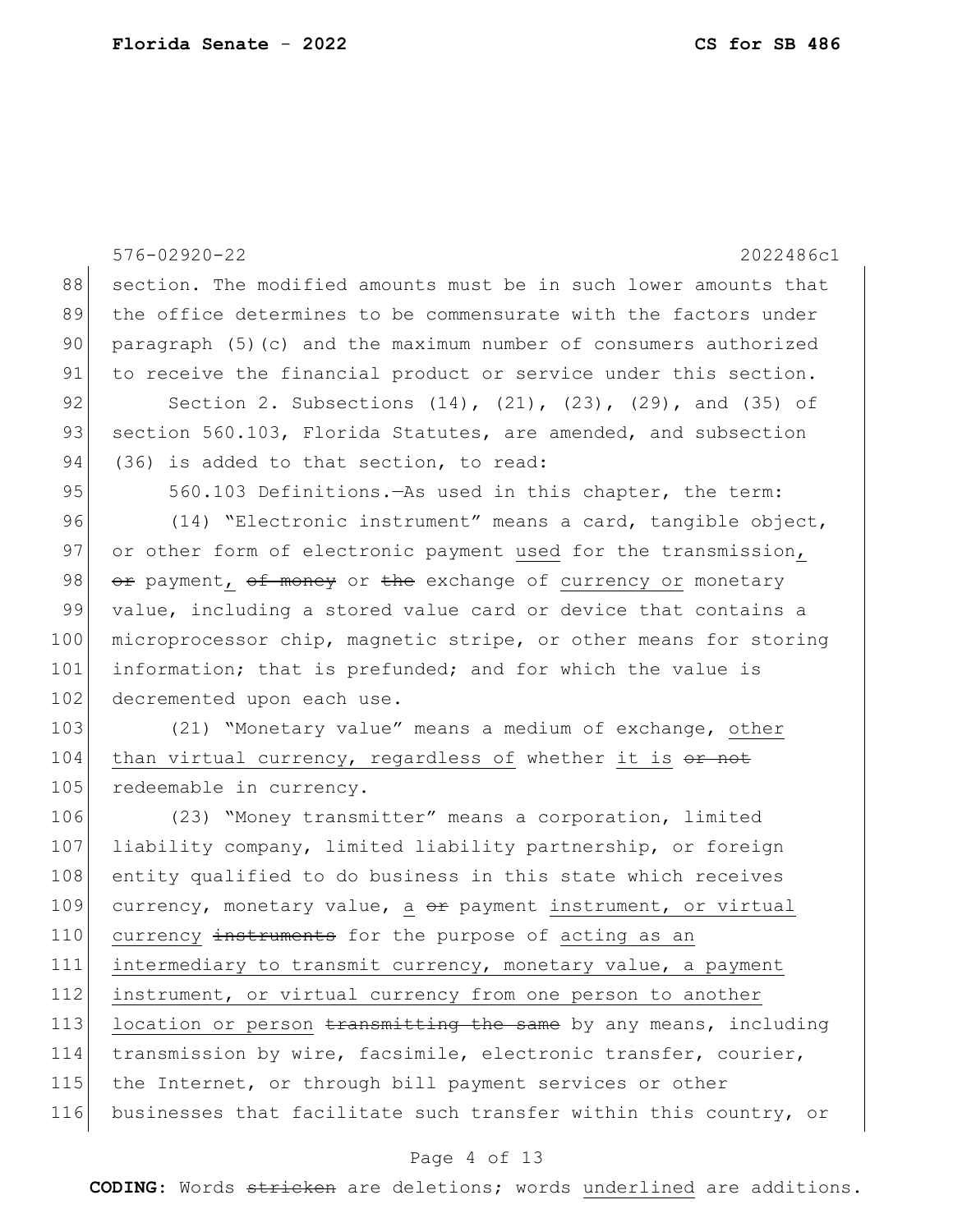576-02920-22 2022486c1 117 to or from this country. The term includes only an intermediary 118 that has the ability to unilaterally execute or indefinitely 119 prevent a transaction. 120 (29) "Payment instrument" means a check, draft, warrant, 121 money order, travelers check, electronic instrument, or other 122 instrument used for the transmission, exchange, or payment of 123 currency money, or monetary value, regardless of whether it is  $124$  or not negotiable. The term does not include an instrument that 125 is redeemable by the issuer in merchandise or service, a credit 126 card voucher, or a letter of credit. 127 (35) "Stored value" means currency funds or monetary value 128 represented in digital electronic format, regardless of whether 129 it is or not specially encrypted, and stored or capable of 130 storage on electronic media in such a way as to be retrievable 131 and transferred electronically. 132 (36) "Virtual currency" means a medium of exchange in 133 electronic or digital format which is not currency. The term 134 does not include a medium of exchange in electronic or digital 135 format which is: 136 (a) Issued by or on behalf of a publisher and used solely 137 within an online game, game platform, or family of games sold by 138 | the same publisher or offered on the same game platform; or 139 (b) Used exclusively as part of a consumer affinity or 140 rewards program and which can be applied solely as payment for 141 purchases with the issuer or other designated merchants, but 142 which cannot be converted into or redeemed for currency, 143 monetary value, or virtual currency. 144 Section 3. Subsections (2), (3), and (4) and paragraphs 145 (b), (c), and (d) of subsection (8) of section 560.123, Florida

## Page 5 of 13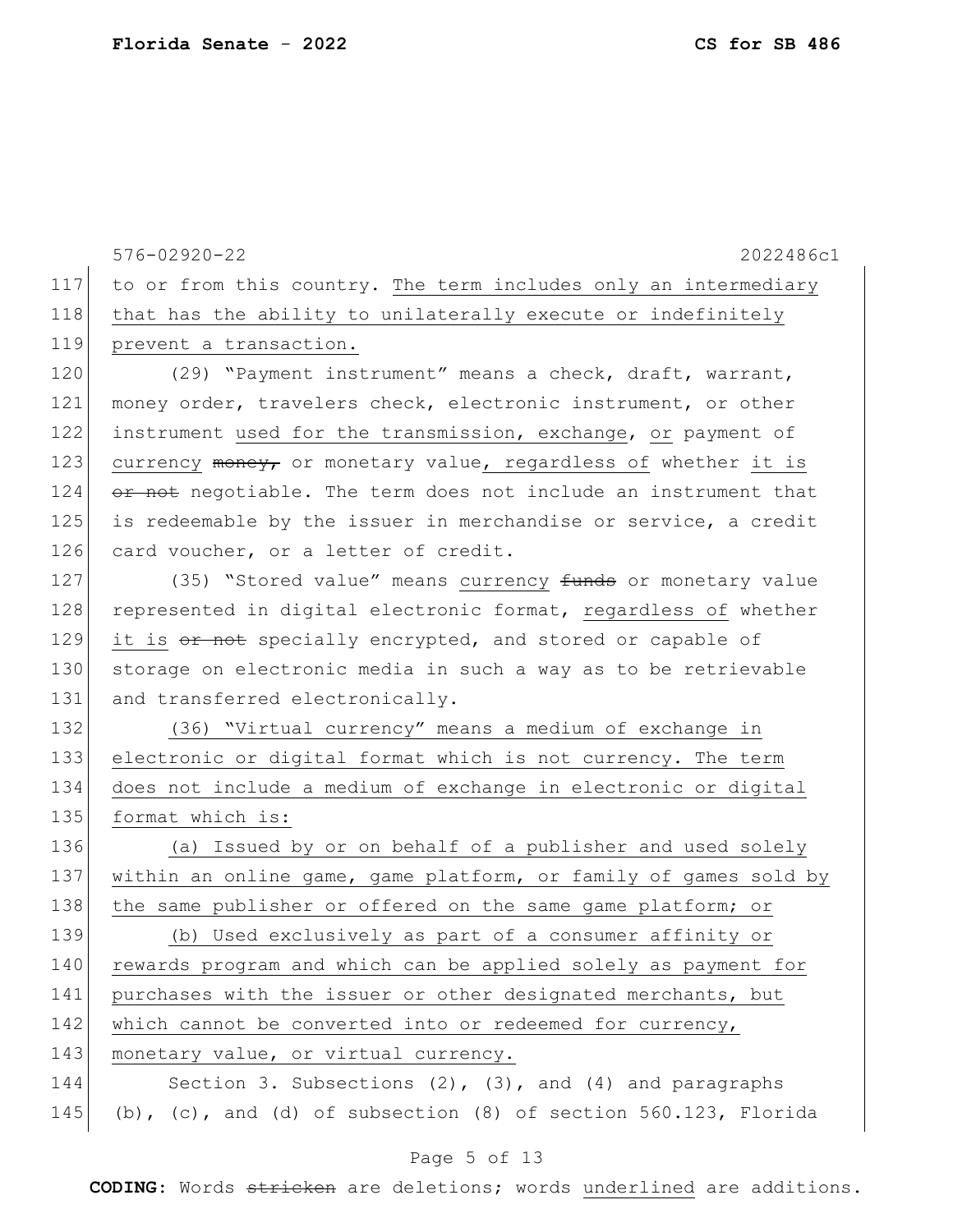576-02920-22 2022486c1 146 Statutes, are amended to read: 147 560.123 Florida Control of Money Laundering in Money 148 Services Business Act.-149 (2) The purpose of this section is to require the 150 maintenance of certain records of transactions involving 151 currency, monetary value,  $\theta$  payment instruments, or virtual 152 currency in order to deter the use of a money services business 153 to conceal proceeds from criminal activity and to ensure the 154 availability of such records for criminal, tax, or regulatory 155 investigations or proceedings. 156 (3) A money services business shall keep a record, as 157 prescribed by the commission, of each financial transaction 158 occurring in this state which it knows to involve currency, 159 monetary value, a or other payment instrument, or virtual 160 currency as prescribed by the commission, having a value greater

161 than \$10,000; to involve the proceeds of specified unlawful 162 activity; or to be designed to evade the reporting requirements 163 of this section or chapter 896. The money services business must 164 maintain appropriate procedures to ensure compliance with this 165 section and chapter 896.

166 (a) Multiple financial transactions shall be treated as a 167 single transaction if the money services business has knowledge 168 that they are made by or on behalf of any one person and result 169 in value eash in or value eash out totaling a value of more than 170 \$10,000 during any day.

171 (b) A money services business may keep a record of any 172 financial transaction occurring in this state, regardless of the 173 value, if it suspects that the transaction involves the proceeds 174 of unlawful activity.

## Page 6 of 13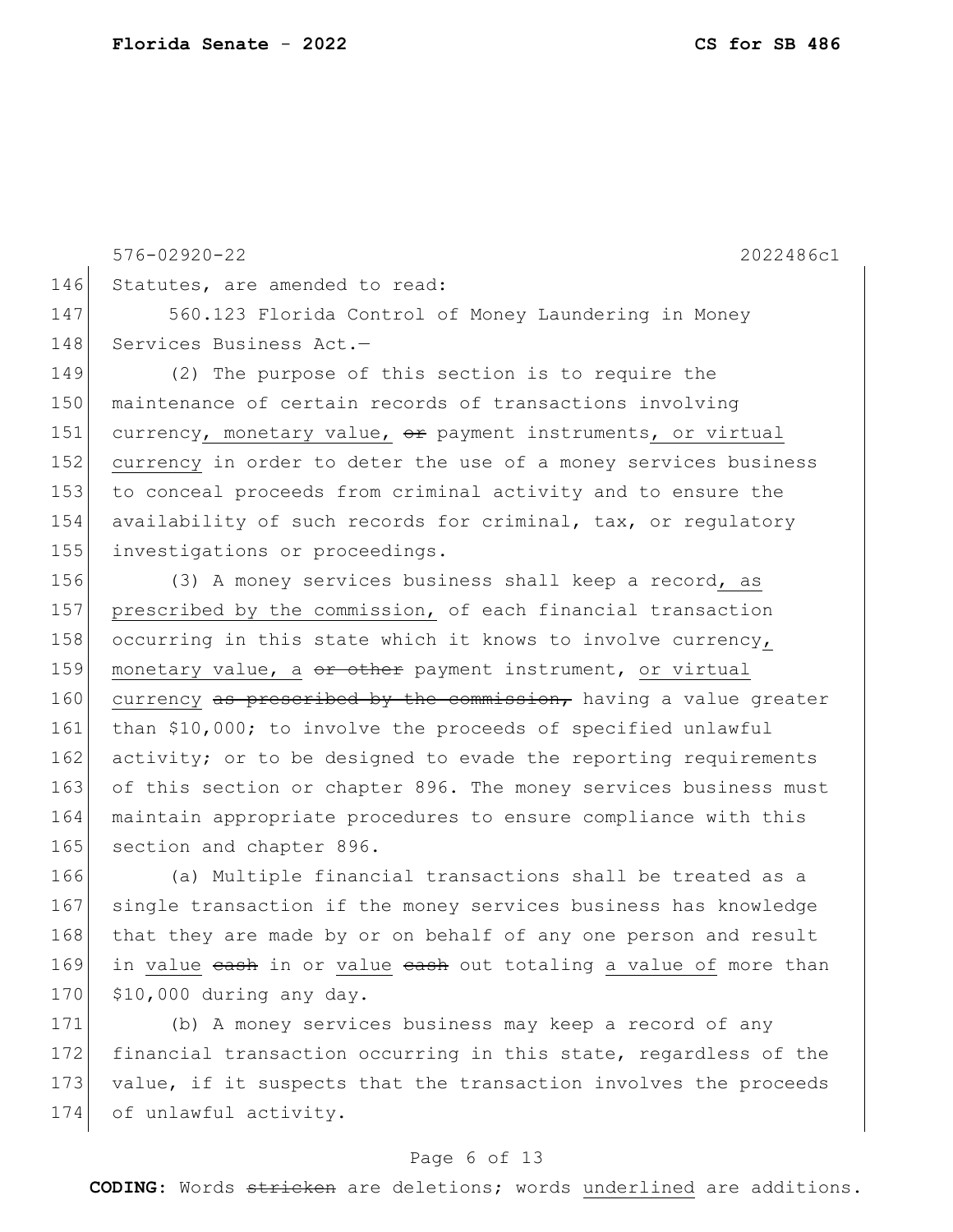|     | $576 - 02920 - 22$<br>2022486c1                                    |
|-----|--------------------------------------------------------------------|
| 175 | (c) The money services business must file a report with the        |
| 176 | office of any records required by this subsection, at such time    |
| 177 | and containing such information as required by rule. The timely    |
| 178 | filing of the report required by 31 U.S.C. s. 5313 with the        |
| 179 | appropriate federal agency shall be deemed compliance with the     |
| 180 | reporting requirements of this subsection unless the reports are   |
| 181 | not regularly and comprehensively transmitted by the federal       |
| 182 | agency to the office.                                              |
| 183 | (d) A money services business, or officer, employee, or            |
| 184 | agent thereof, that files a report in good faith pursuant to       |
| 185 | this section is not liable to any person for loss or damage        |
| 186 | caused in whole or in part by the making, filing, or               |
| 187 | governmental use of the report, or any information contained       |
| 188 | therein.                                                           |
| 189 | (4) A money services business must comply with the money           |
| 190 | laundering, enforcement, and reporting provisions of s. 655.50     |
| 191 | relating to reports of transactions involving currency             |
| 192 | transactions and payment instruments, as applicable, and of        |
| 193 | chapter 896 concerning offenses relating to financial              |
| 194 | transactions.                                                      |
| 195 | (8)                                                                |
| 196 | (b) A person who willfully violates any provision of this          |
| 197 | section, if the violation involves:                                |
| 198 | 1. Currency, monetary value, or payment instruments, or            |
| 199 | virtual currency of a value exceeding \$300 but less than \$20,000 |
| 200 | in any 12-month period, commits a felony of the third degree,      |
| 201 | punishable as provided in s. 775.082, s. 775.083, or s. 775.084.   |
| 202 | 2. Currency, monetary value, or payment instruments, or            |
| 203 | virtual currency of a value totaling or exceeding \$20,000 but     |

# Page 7 of 13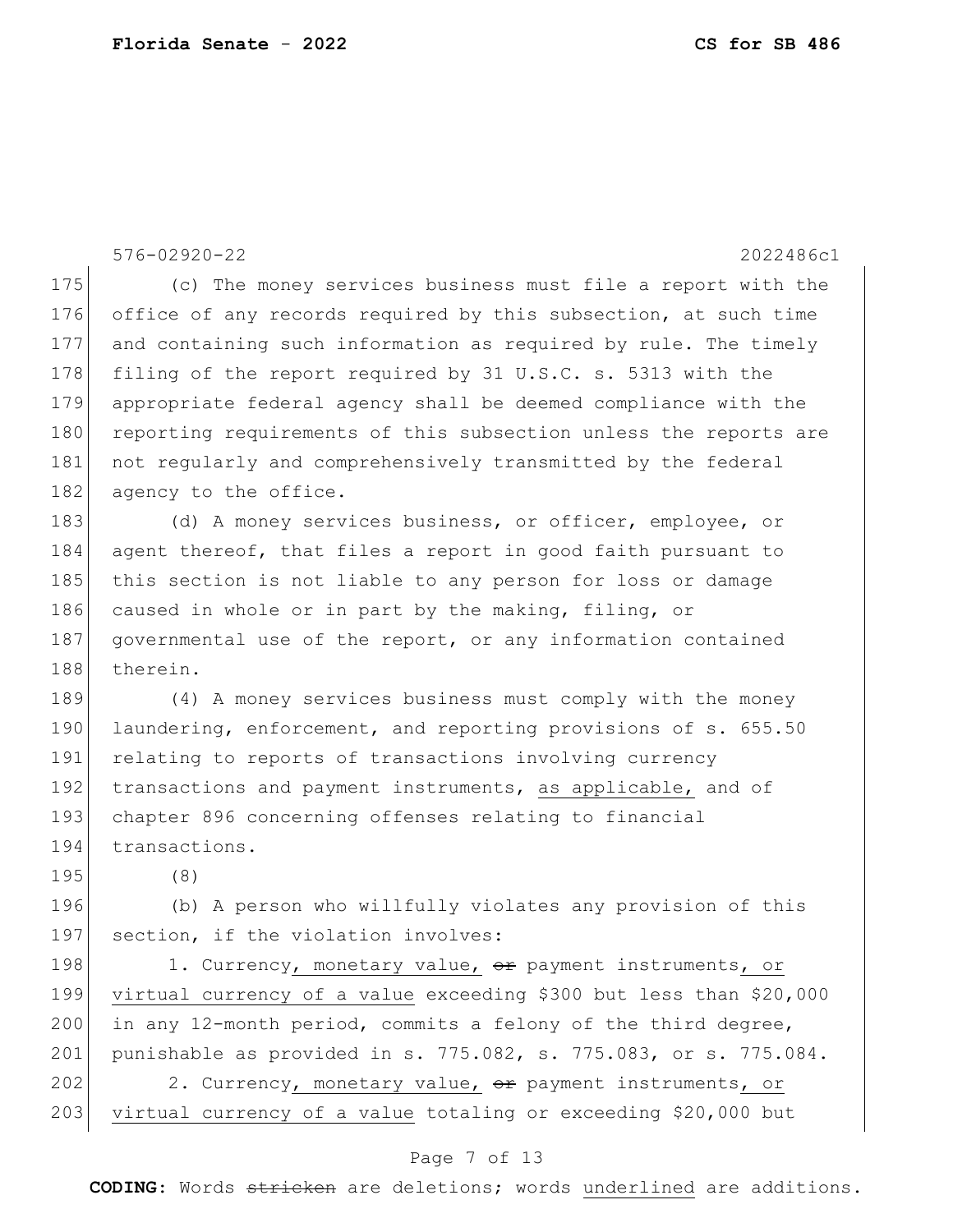576-02920-22 2022486c1 Page 8 of 13 204 less than \$100,000 in any 12-month period, commits a felony of 205 the second degree, punishable as provided in s. 775.082, s. 206 775.083, or s. 775.084.  $207$  3. Currency, monetary value,  $\theta$  payment instruments, or 208 virtual currency of a value totaling or exceeding \$100,000 in 209 any 12-month period, commits a felony of the first degree, 210 punishable as provided in s. 775.082, s. 775.083, or s. 775.084. 211 (c) In addition to the penalties authorized by s. 775.082, 212 s. 775.083, or s. 775.084, a person who has been convicted of, 213 or entered a plea of guilty or nolo contendere, regardless of 214 adjudication, to having violated paragraph (b) may be sentenced 215 to pay a fine of up to the greater of  $$250,000$  or twice the 216 value of the currency, monetary value,  $\Theta$  payment instruments,  $217$  or virtual currency whichever is greater, except that on a 218 second or subsequent conviction for or plea of guilty or nolo 219 contendere, regardless of adjudication, to a violation of 220 paragraph (b), the fine may be up to the greater of  $$500,000$  or 221 quintuple the value of the currency, monetary value,  $\Theta$ r payment 222 instruments, or virtual currency whichever is greater. 223 (d) A person who violates this section is also liable for a 224 civil penalty of up to  $\theta$  not more than the greater of the value of 225 the currency, monetary value,  $\theta$ re payment instruments, or virtual 226 currency involved or \$25,000. 227 Section 4. Subsections  $(5)$ ,  $(6)$ , and  $(7)$  of section 228 560.125, Florida Statutes, are amended to read: 229 560.125 Unlicensed activity; penalties.-230 (5) A person who violates this section, if the violation 231 involves: 232 (a) Currency, monetary value, or payment instruments, or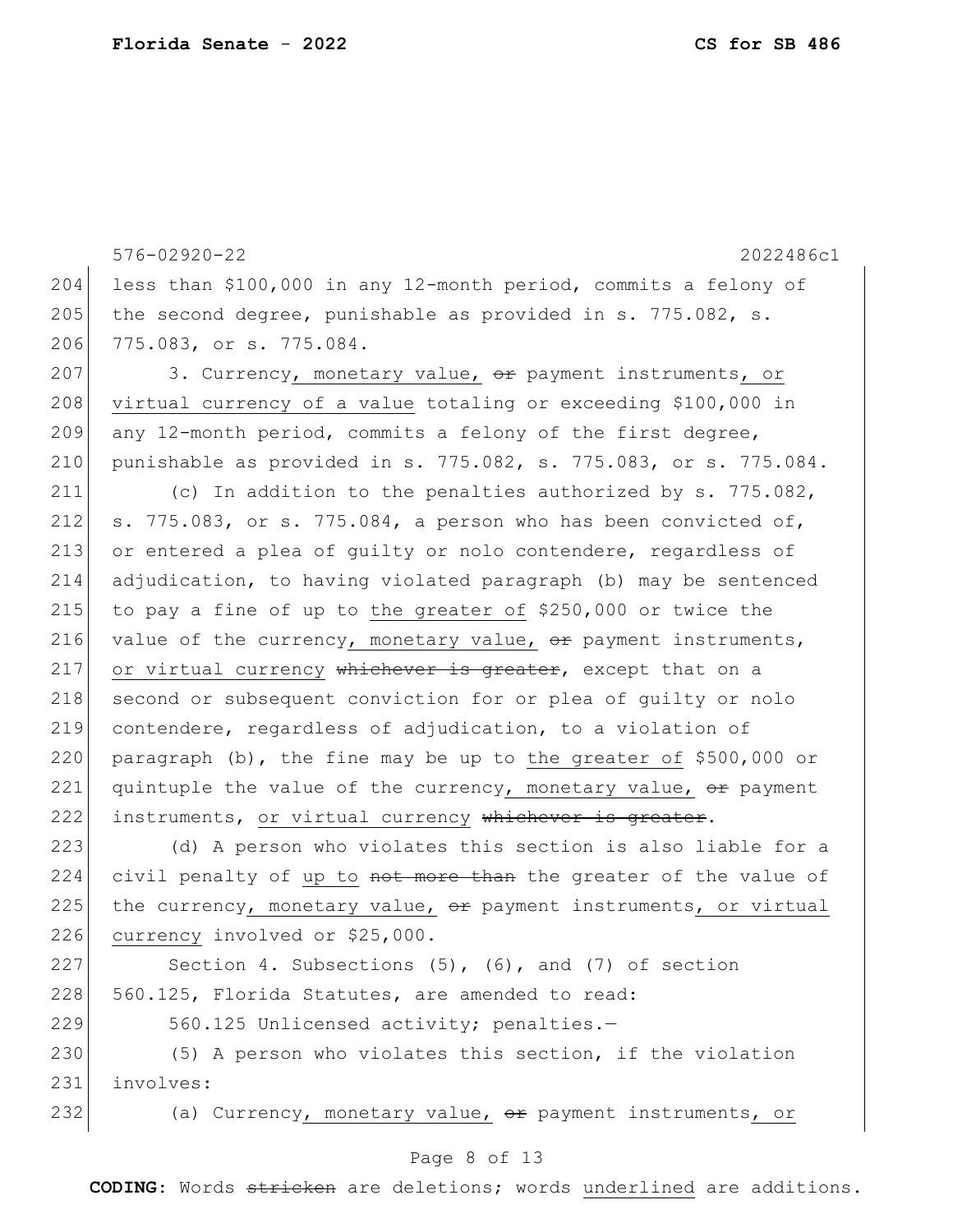576-02920-22 2022486c1 233 virtual currency of a value exceeding \$300 but less than \$20,000 234 in any 12-month period, commits a felony of the third degree, 235 punishable as provided in s. 775.082, s. 775.083, or s. 775.084. 236 (b) Currency, monetary value,  $\theta$  payment instruments, or 237 virtual currency of a value totaling or exceeding \$20,000 but 238 less than \$100,000 in any 12-month period, commits a felony of 239 the second degree, punishable as provided in s. 775.082, s. 240 775.083, or s. 775.084. 241 (c) Currency, monetary value,  $\theta$ re payment instruments, or 242 virtual currency of a value totaling or exceeding \$100,000 in 243 any 12-month period, commits a felony of the first degree, 244 punishable as provided in s. 775.082, s. 775.083, or s. 775.084. 245 (6) In addition to the penalties authorized by s. 775.082, 246 s. 775.083, or s. 775.084, a person who has been convicted of, 247 or entered a plea of guilty or nolo contendere to, having 248 violated this section may be sentenced to pay a fine of up to 249 the greater of \$250,000 or twice the value of the currency, 250 monetary value,  $\theta$  payment instruments, or virtual currency  $251$  whichever is greater, except that on a second or subsequent 252 violation of this section, the fine may be up to the greater of 253  $\frac{1}{253}$  \$500,000 or quintuple the value of the currency, monetary value, 254  $\sigma$  payment instruments, or virtual currency whichever is  $255$  greater. 256 (7) A person who violates this section is also liable for a  $257$  civil penalty of up to the greater of not more than the value of

258 the currency, monetary value,  $\theta$  payment instruments, or virtual 259 currency involved or  $$25,000$ , whichever is greater.

260 Section 5. Subsection (1) of section 560.204, Florida 261 Statutes, is amended to read:

## Page 9 of 13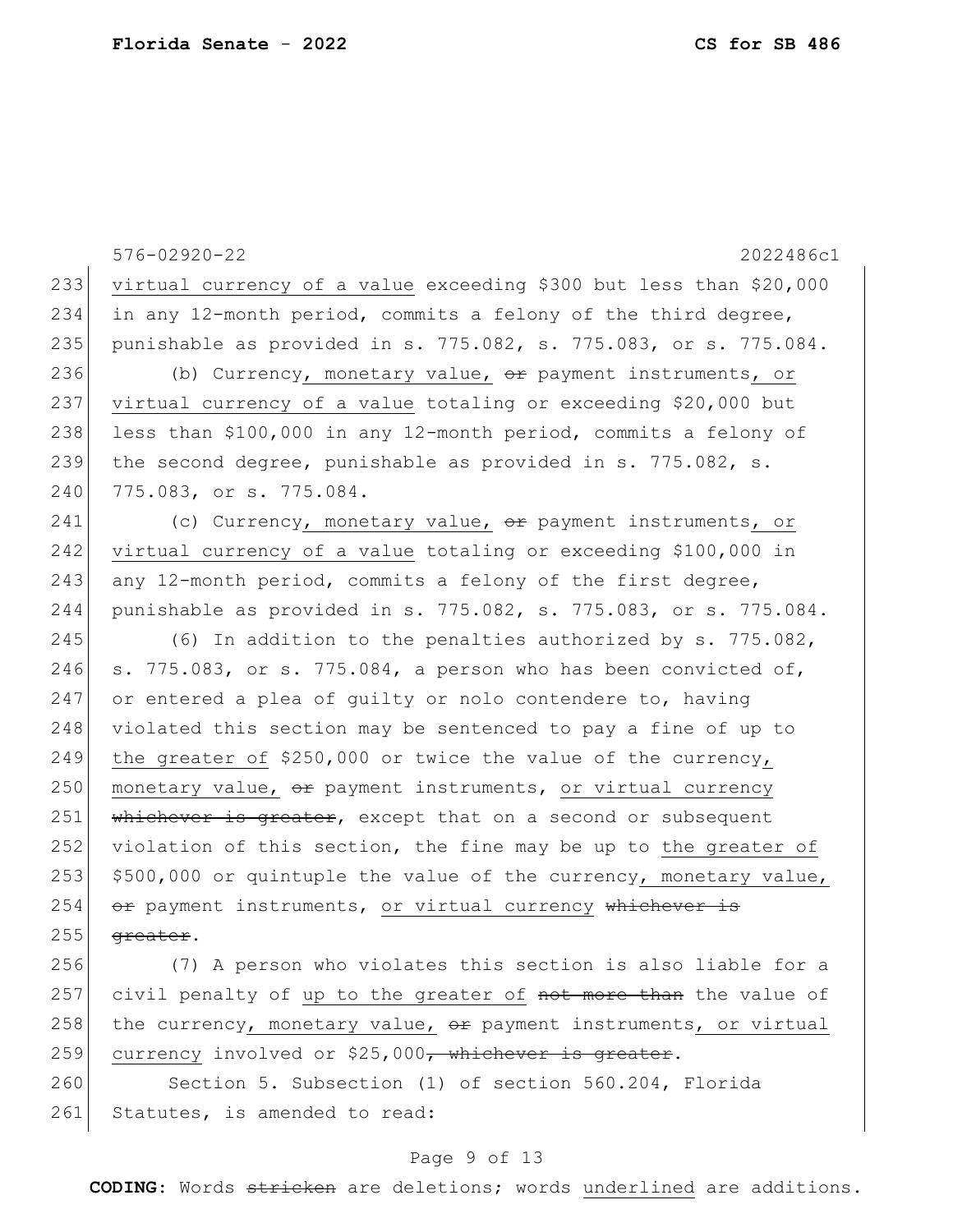576-02920-22 2022486c1  $262$  560.204 License required. 263 (1) Unless exempted, a person may not engage in, or in any 264 manner advertise that they engage in, the selling or issuing of 265 payment instruments or in the activity of a payment instrument 266 seller or money transmitter, for compensation, without first 267 obtaining a license under this part. For purposes of this 268 subsection section, the term "compensation" includes profit or 269 loss on the exchange of currency, monetary value, or virtual 270 currency. 271 Section 6. Subsections (5) and (6) of section 560.208, 272 Florida Statutes, are amended to read: 273 560.208 Conduct of business.—In addition to the 274 requirements specified in s. 560.1401, a licensee under this 275 part: 276 (5) Shall, in the normal course of business, ensure that 277 currency, monetary value, payment instruments, or virtual 278 currency money transmitted is available to the designated 279 recipient within 10 business days after receipt. 280 (6) Shall, immediately upon receipt of currency, monetary 281 value, a  $e$ r payment instrument, or virtual currency, provide a 282 confirmation or sequence number to the customer verbally, by 283 paper, or electronically. 284 Section 7. Paragraph (b) of subsection (2) of section 285 560.2085, Florida Statutes, is amended to read: 286 560.2085 Authorized vendors.—A licensee under this part 287 shall: 288 (2) Enter into a written contract, signed by the licensee 289 and the authorized vendor, which: 290 (b) Includes contract provisions that require the

## Page 10 of 13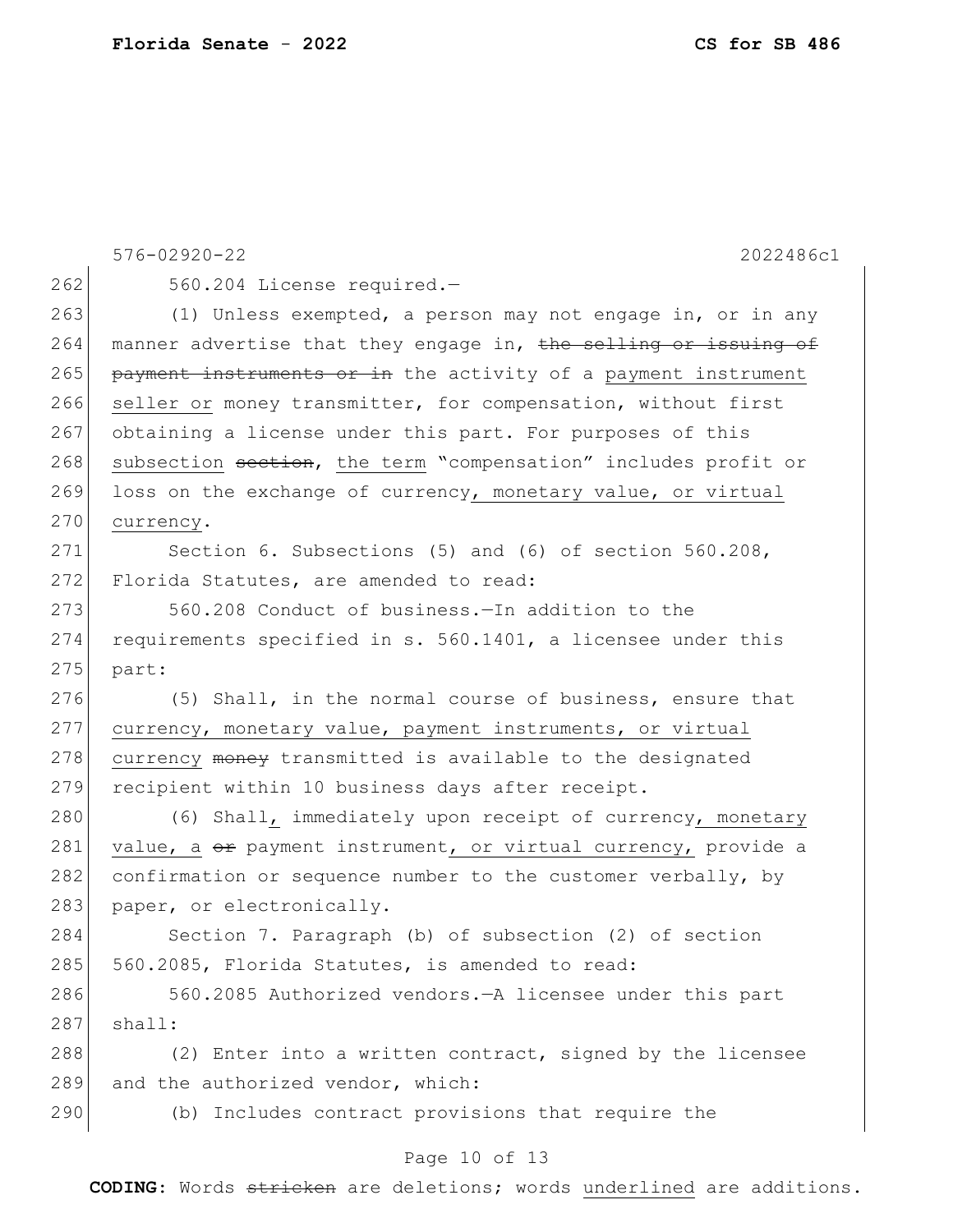576-02920-22 2022486c1 291 authorized vendor to: 292 1. Report to the licensee, immediately upon discovery, the 293 theft or loss of currency, monetary value, a payment instrument, 294 or virtual currency received for a transmission or for a payment 295 instrument sold; 296 2. Display a notice to the public, in such form as  $297$  prescribed by rule, that the vendor is the authorized vendor of 298 the licensee: 299 3. Remit all amounts owed to the licensee for all 300 transmissions accepted and all payment instruments sold in 301 accordance with the contract between the licensee and the 302 authorized vendor; 303 4. Hold in trust all currency, monetary value, or payment 304 instruments, or virtual currency received for transmissions or 305 for the purchase of payment instruments from the time of receipt 306 by the licensee or authorized vendor until the time the 307 transmission obligation is completed; 308 5. Not commingle the currency, monetary value, payment 309 instruments, or virtual currency money received for 310 transmissions accepted or payment instruments sold on behalf of 311 the licensee with the assets money or property of the authorized 312 vendor, except for making change in the ordinary course of the 313 vendor's business; and 314 6. Ensure that the currency, monetary value, payment 315 instruments, or virtual currency received for transmissions 316 accepted or payment instruments sold money is accounted for at 317 the end of the business day; 318  $\vert$  7.<del>6.</del> Consent to examination or investigation by the office;  $319$  8.7. Adhere to the applicable state and federal laws and

#### Page 11 of 13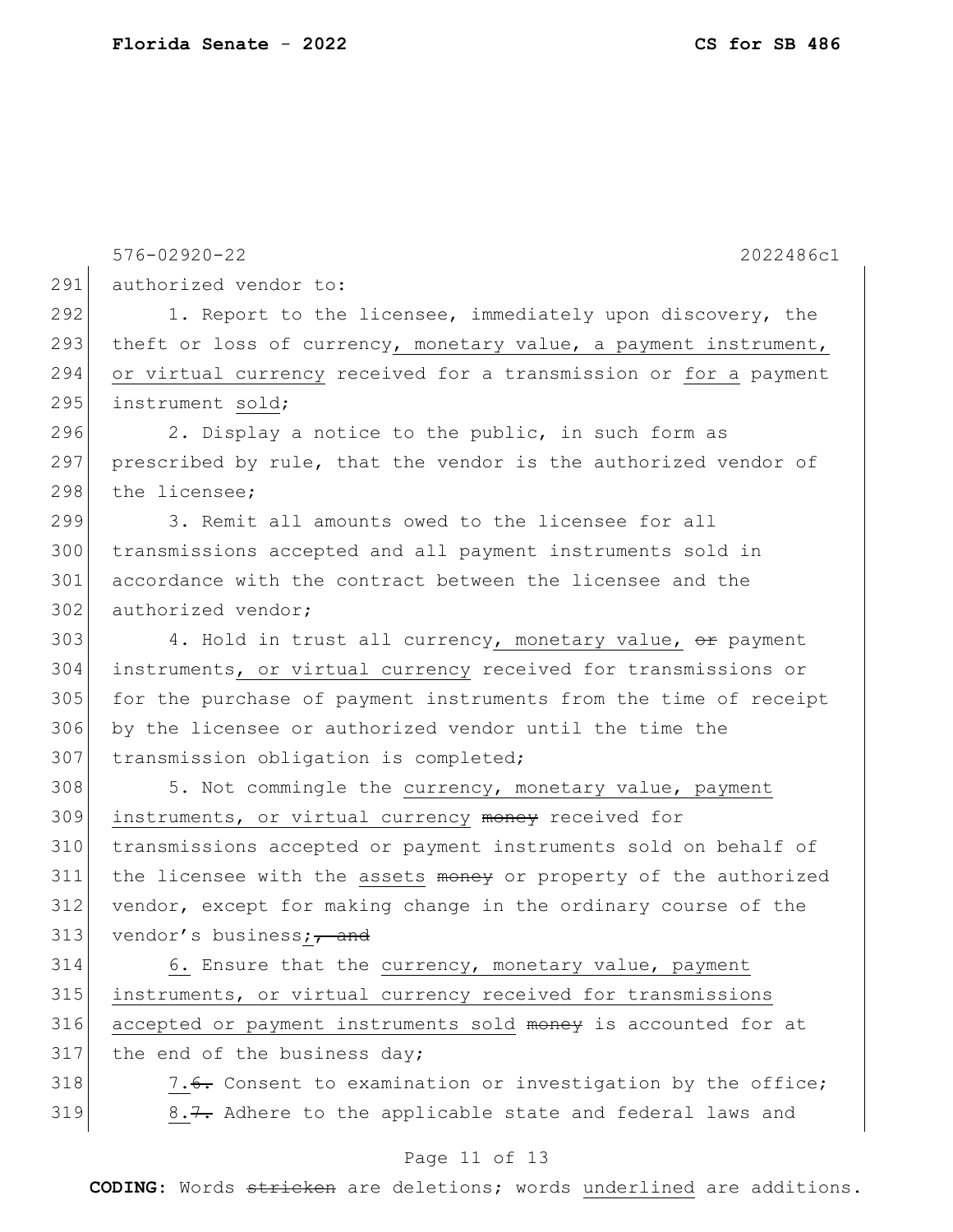576-02920-22 2022486c1 320 rules pertaining to a money services business; and  $321$  9.8. Provide such other information or disclosure as may be 322 required by rule. 323 Section 8. Present subsections (2) and (3) of section 324 560.210, Florida Statutes, are redesignated as subsections (3)  $325$  and (4), respectively, and a new subsection (2) is added to that 326 section, to read: 327 560.210 Permissible investments.—  $328$  (2) Each money transmitter that receives virtual currency, 329 either directly or through an authorized vendor, for the purpose 330 of transmitting the virtual currency from one person to another 331 location or person must at all times, until the transmission 332 obligation is completed, hold virtual currency of the same type 333 and amount owed or obligated to the other location or person. 334 Virtual currency received and held under this subsection is not 335 included in the amount of outstanding money transmissions for 336 purposes of calculating the permissible investments required by 337 | subsection (1). 338 Section 9. Paragraphs (a), (e), and (f) of subsection  $(1)$ 339 of section 560.211, Florida Statutes, are amended, and paragraph  $340$  (i) is added to that subsection, to read: 341 560.211 Required records.-342 (1) In addition to the record retention requirements under 343 s. 560.1105, each licensee under this part must make, keep, and 344 preserve the following books, accounts, records, and documents 345 for 5 years: 346 (a) A daily record of payment instruments sold and of 347 currency, monetary value, payment instruments, or virtual 348 currency money transmitted.

#### Page 12 of 13